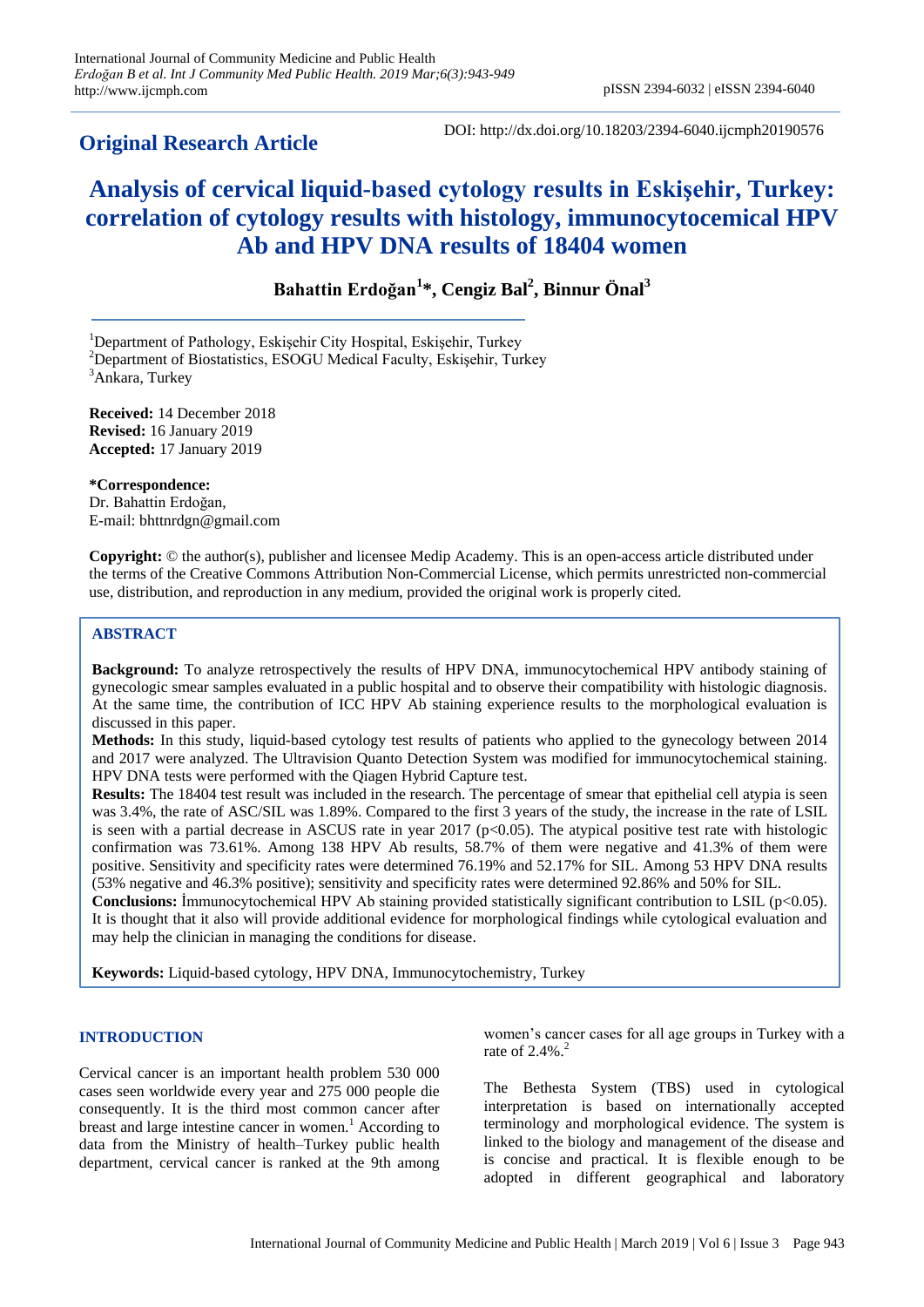environments. It is suitable to change and improve with the increase of knowledge and experience.<sup>3</sup> In spite of all these features, the inhibition continues due to the sensitivity especially for some diagnostic categories, and the intra-observer repeatable and inter observer compliance is less than ideal. $4,5$ 

Any decline in sensitivity and specificity depends on human performance and can be avoided by taking appropriate preventive measures. As clinical cytologists, attention has been drawn to the risk of falling in susceptibility to PAP testing due to unfamiliarity with abnormal cells and to the decreased specificity where the fear of missing important diseases may lead to overloading of benign abnormalities.<sup>6</sup>

The discovery of a strong association between human papilloma virus (HPV) infection and cervical cancer has changed perspectives on cervical cancer prevention by accelerating the development of protective vaccines with HPV DNA and RNA tests. Specifically developed DNAbased HPV molecular tests do not distinguish between transient and persistent infection. It alone is not as specific as the primary screening method for the detection of significant lesions. At the same time, HPV testing is ordinarily expensive and is therefore not easily accessible to anyone who can benefit from it. Therefore, additional markers are needed to improve routine clinical practice.<sup>7</sup>

Immunocytochemical (ICC) detection of molecular changes caused by HPV in host cells can be used additionally in cytological interpretation by improving sensitivity (SE) without compromising potentially specificity (SP). For this purpose, the cyclin-dependent kinase inhibitor p16 (p16INK4a) and Ki-67 proliferation marker (MIB-1) have been investigated as additional molecular markers for cervical lesions and have been reported to be useful as an adjunct to increase the specific sensitivity of HPV testing as well as cytological screening. However, clear methodological standards are required for optimal performance in the ICC in the clinical setting.<sup>7</sup>

Clinical guidelines recommend a routine HPV test (cotest) in conjunction with cytology for cervical cancer screening program in women over 30 years of age. It is stated that screening interval is safe every 3 years for women with normal cellular morphology and negative for HPV DNA test. It is also indicated that to estimate the feasibility and reliability of test guidelines, routine clinical practice is required.<sup>8, 9</sup>

In our study, we analyzed the results of liquid-based cytology (LBC) of patients who applied to Eskisehir State Hospital (EDH) gynecology clinic for four years retrospectively. We compared the results of SE, SP values and histologic diagnosis cytological, HPV DNA and ICC HPV Ab results. We discussed the contribution of the ICC HPV Ab results to the cytological evaluation.

## **METHODS**

This study included LBC test results from patients admitted to the gynecology clinic of the hospital between 2014 and 2017. HPV DNA results of the patients and pathological diagnoses of the cervical biopsy specimens were obtained from the electronic records of EDH and Eskişehir Osmangazi University (ESOGÜ) Medical Faculty Hospital Pathology Departments. The Ultra Vision Quanto Detection System was modified for ICC staining and HPVAb3 (clone K1H8) was used as primer antibody. In cases with epithelial cell atypia, a new smear was made from the remaining LBC specimen of cellular evaluation and was air-dried. Deparaffinization, hydration prior to staining and antigen retrieval steps in the manufacturer's procedure were not applied. It kept in Lam Tris buffer saline (TBS) for 5 minutes. The slide was shaken and the liquid on it was thrown out, spreading is limited by the limitation pen. It washed in in order of Hydrogen peroxidase (3% Aqueous): 10 minutes, Phosphate buffer saline (PBS) pH: 7.4: 3 minutes. (2 times), Ultra B Block: 5 minutes, Primary antibody (HPV Ab-3): 45 minutes, PBS: 3 minutes (2 times), Amplifier: 20 minutes, PBS: 3 minutes (2 times), HRP Polymer: 30 minutes, PBS: 3 minutes. (2 times), AEC chromogen: 15 minutes and running tap water for 30 second. It is colored 1 minute in hematoxylin, 1 minute in running tap water. After washing, it was rinsed in distilled water for 30 sec and sealed with Aqueous mounting medium. Brown staining in the epithelial cell nucleus was interpreted as a positive reaction (Figure 1). HPV DNA tests that could be detected in patient records were performed with Qiagen Hybrid Capture test. The data is analyzed in the IBM SPSS 24 program. Biopsy results are used as reference values in the calculation of sensitivity and specificity.

#### **RESULTS**

A total of 19403 tests were evaluated in our study. The 998 test consisted of repeat samples and was excluded from the study. The first evaluation result of 925 of these tests was benign and secondary smear was taken for routine control purposes. Epithelial atypia was detected in 17 of these smears atypical squamous cells of undetermined significance (ASCUS: 15 (1.6%), lowgrade squamous intraepithelial lesion (LSIL): 1 (0.1%), high grade squamous intraepithelial lesion (HSIL): 1 (0.1%). In 68 cases that were diagnosed as ASCUS in the initial evaluation, reported as 58 were benign and 10 were LSIL in follow-up smear. The results were the same as the first outcome in the follow-up smear of 4case where LSIL was detected and 1 cases of HSIL were detected.

18404 test results were included in the study. The epithelial cell atypia ratio (positivity) was 3.4%, with ASCUS: 1.9%, ASC-H: 0.2%, LSIL: 0.9%, HSIL: 0.1%, AGS: 0.3%, Ca: 2 (0.01%) (Table 1). Among the 392 cases with cervical biopsy, 70.2% were diagnosed as benign, 19.6% were CIN I (LSIL), 7.7% were CIN II-III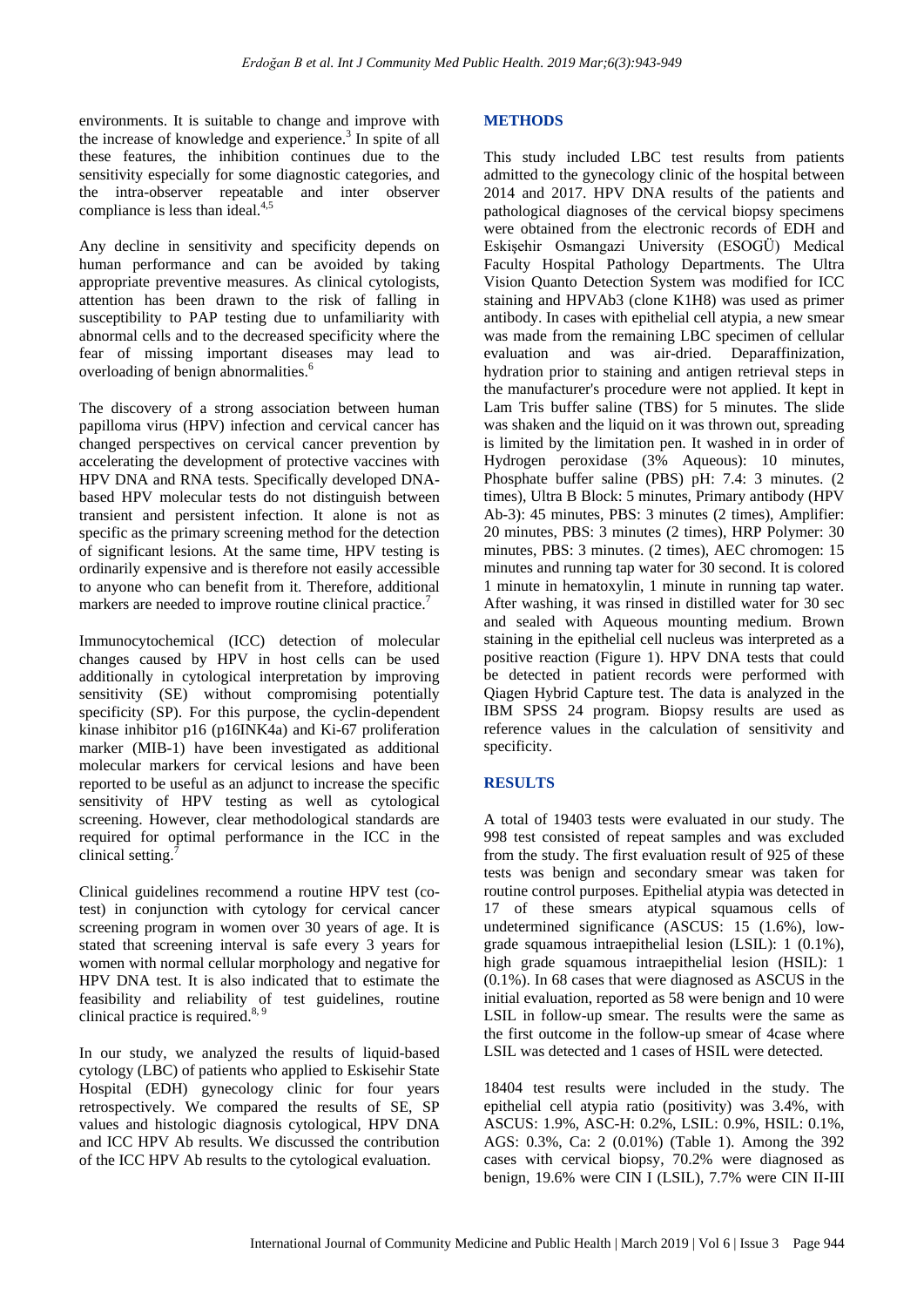(HSIL) and 2.6% were diagnosed as carcinoma. The cross-distribution of cytological results and biopsy diagnoses is shown in Table 2. There was a significant correlation between cytology and histology results

(p<0.05). Sensitivity and specificity rates were obtained as 72.09%-91.28% for LSIL and 73.33-100% for HSIL, respectively.

|  |  |  | Table 1: Cytological result vs. year cross tabulation. |
|--|--|--|--------------------------------------------------------|
|  |  |  |                                                        |

|                    |               |               | Year           |          |          |          |              |  |
|--------------------|---------------|---------------|----------------|----------|----------|----------|--------------|--|
|                    |               |               | 2014           | 2015     | 2016     | 2017     | <b>Total</b> |  |
|                    | ASC-US        | Count         | 77             | 51       | 108      | 108      | 344          |  |
| Cytological result |               | % Within year | 1.7            | 1.1      | 2.3      | 2.4      | 1.9          |  |
|                    | ASC-H         | Count         | 8              | 5        | 12       | 9        | 34           |  |
|                    |               | % Within year | 0.2            | 0.1      | 0.3      | 0.2      | 0.2          |  |
|                    | <b>LSIL</b>   | Count         | 33             | 25       | 36       | 79       | 173          |  |
|                    |               | % Within year | 0.7            | 0.5      | 0.8      | 1.8      | 0.9          |  |
|                    | <b>HSIL</b>   | Count         | 2              | 7        | 6        | 6        | 21           |  |
|                    |               | % Within year | 0.0            | 0.2      | 0.1      | 0.1      | 0.1          |  |
|                    | AGC           | Count         | $\overline{0}$ | 8        | 23       | 22       | 53           |  |
|                    |               | % Within year | $\Omega$       | 0.2      | 0.5      | 0.5      | 0.3          |  |
|                    | Carcinoma     | Count         |                | $\Omega$ | $\Omega$ | 1        | 2            |  |
|                    |               | % Within year | $\Omega$       | $\Omega$ | $\Omega$ | $\Omega$ | $\Omega$     |  |
|                    | Benign smear  | Count         | 4494           | 4301     | 4499     | 4130     | 17424        |  |
|                    |               | % Within year | 96.8           | 94.4     | 94.5     | 93.0     | 94.7         |  |
|                    | Nondiagnostik | Count         | 28             | 161      | 76       | 88       | 353          |  |
|                    |               | % Within year | 0.6            | 3.5      | 1.6      | 2.0      | 1.9          |  |
|                    |               | Count         | 4643           | 4558     | 4760     | 4443     | 18404        |  |
| <b>Total</b>       |               | % Within year | 100            | 100      | 100      | 100,0    | 100          |  |

(ASC-US: atypical squamous cells of undetermined significance, ASC-H: atypical squamous cells- cannot exclude HSIL, LSIL: low grade squamous ıntraepithelial lesion, HSIL: hıgh grade squamous ıntraepithelial lesion. AGC: atypical glanular cell).

#### **Table 2: Cytological result vs. biopsy diagnosis cross tabulation.**

|                    |                 | <b>Biopsy result</b> |                          |    |        |              |
|--------------------|-----------------|----------------------|--------------------------|----|--------|--------------|
|                    |                 | CIN-                 | CIN <sub>2</sub><br>$-3$ | Ca | Benign | <b>Total</b> |
|                    | ASC-US          | 18                   | 4                        | 0  | 40     | 62           |
|                    | ASC-H           | 13                   |                          | 2  | 5      | 21           |
|                    | <b>LSIL</b>     | 31                   | 9                        | 0  | 19     | 59           |
|                    | <b>HSIL</b>     |                      | 11                       | 1  | 0      | 13           |
|                    | <b>AGC</b>      | 2                    |                          | 5  | 12     | 20           |
| Cytological result | Carcinoma       | $\Omega$             | 0                        | 2  | 0      | 2            |
|                    | Benign<br>smear | 12                   | 4                        | 0  | 199    | 215          |
| Total              |                 | 77                   | 30                       | 10 | 275    | 392          |

Among HPV-DNA results of 55 patients, 52.7% were negative, and 47.3% were positive. Biopsy diagnosis of 28 of these patients was attained (14 benign, 10 LSIL and 4 HSIL) (Table 3). The correlation between HPV DNA and biopsy results was statistically significant (K=0.068). According to biopsy results, SE and SP values are for LSIL (90-50%), HSIL (100-50%) and for total SIL (92.86- 50%).

In our series, 51 of the ICC HPV Ab studied cases were resulted as HPV DNA (Table 4). The correlation between the two results was statistically significant  $(K=0.404)$ .

When the cases between 2014 and 2016 were compared with the case results evaluated in 2017, decrease in ASCUS results and increase in LSIL results were significant  $(P<0.05)$ .

ICC HPV Ab. was applied in 138 patients, 58.7% were negative and 41.3% were positive. There were 45 biopsy specimens (23 benign, 15 LSIL, 6 HSIL and 1 carcinoma) (Table 3). The correlation between ICC HPV Ab results and biopsy results is significant  $(K=0.032)$ . According to biopsy results, SE and SP values are for LSIL (86.67-52.17%), for HSIL (50-52.17%) and for total SIL (76.19-52.17%).



## **Fıgure 1: Immunohistochemical HPV antibody staining; dark brown positive staining is observed in the nucleus.**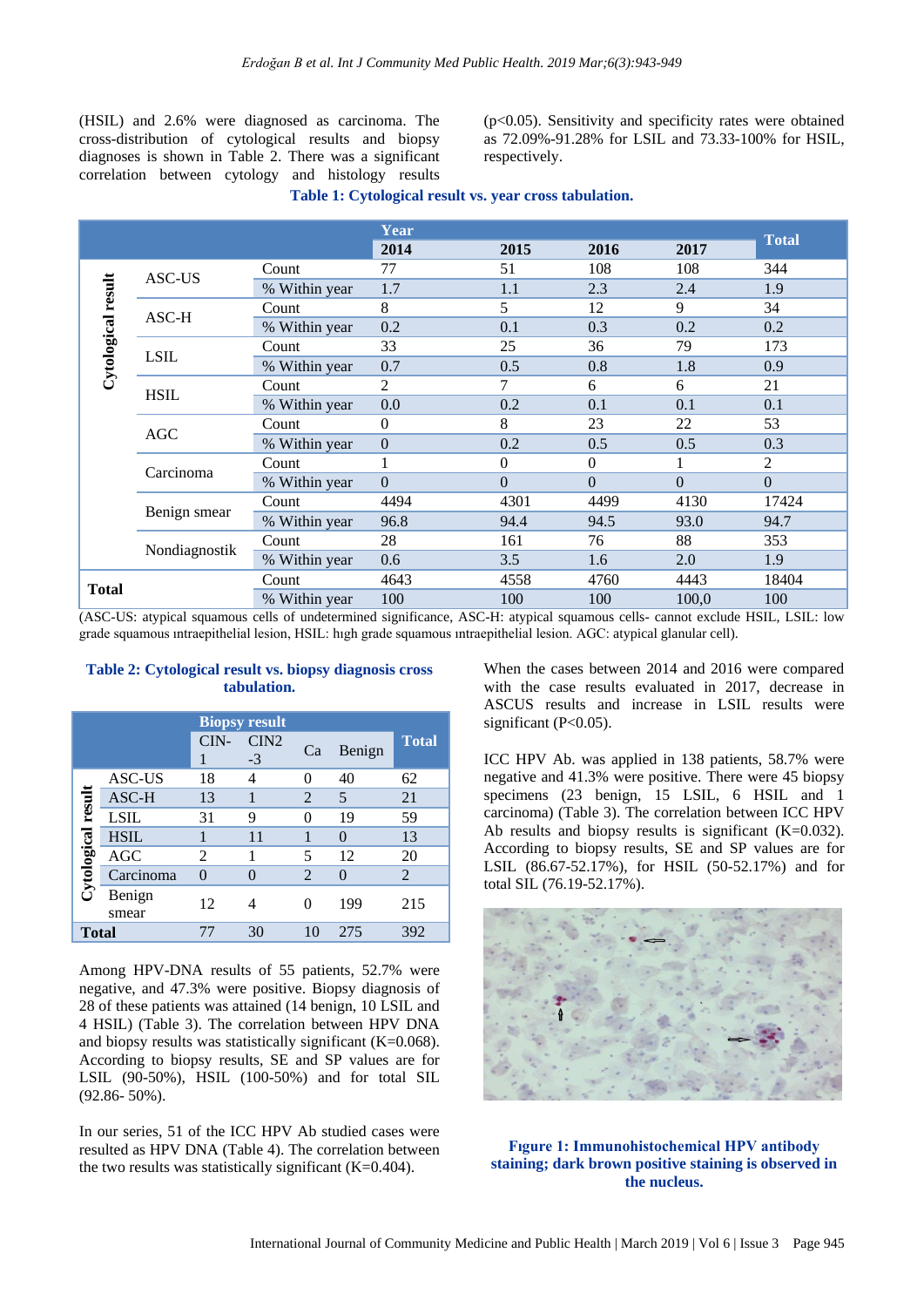|              |            |                           | <b>ICC HPV Ab</b> |                 | <b>Total</b> | <b>HPV DNA</b>  |                 | <b>Total</b> |
|--------------|------------|---------------------------|-------------------|-----------------|--------------|-----------------|-----------------|--------------|
|              |            |                           | <b>Negative</b>   | <b>Positive</b> |              | <b>Negative</b> | <b>Positive</b> |              |
|              | Benign     | Count                     | 12                |                 | 23           |                 |                 | 14           |
|              |            | % within biopsy diagnosis | 52.2              | 47.8            |              | 50              | 50              |              |
|              | CIN I      | Count                     |                   | 13              | 15           |                 | 9               | 10           |
| diagnosis    | (LSIL)     | % within biopsy diagnosis | 13.3              | 86.7            |              | 10              | 90              |              |
|              | CIN II-III | Count                     |                   | 3               | 6            | $\Omega$        | 4               | 4            |
| Biopsy       | (HSIL)     | % within biopsy diagnosis | 50                | 50              |              | 0               | 100             |              |
|              |            | Count                     |                   | $\Omega$        |              | $\Omega$        | $\Omega$        | $\theta$     |
|              | Malign     | % within biopsy diagnosis | 100               | $\Omega$        |              | $\Omega$        | $\Omega$        |              |
| <b>Total</b> |            | Count                     | 18                | 27              | 45           | 8               | 20              | 28           |
|              |            | % within biopsy diagnosis | 40                | 60              |              | 28.6            | 71.4            |              |

#### **Table 3: Biopsy diagnosis vs. ICC HPV Ab and HPV DNA results cross tabulation.**

(CIN: Cervical ıntraepithelial lesion

|  |  |  |  | Table 4: ICC hrHPV Ab vs. HPV DNA crosstabulation. |  |
|--|--|--|--|----------------------------------------------------|--|
|  |  |  |  |                                                    |  |

|                    |                       | <b>HR HPV DNA</b> |                 |       |
|--------------------|-----------------------|-------------------|-----------------|-------|
|                    |                       | <b>Negative</b>   | <b>Positive</b> | Total |
| <b>ICC HPV Ab.</b> | Count                 |                   |                 | 29    |
| <b>Negative</b>    | % within ICC hrHPV Ab | 72.4              | 27.6            |       |
|                    | Count                 |                   |                 |       |
| <b>Positive</b>    | % within ICC hrHPV Ab | 31.8              | 68.2            |       |
|                    | Total count           | 28                | つつ              |       |

# **DISCUSSION**

Pap smear test is an important screening test for investigating cervical-derived neoplastic lesions and that effective for reducing the incidence of cervical cancer. It is a noninvasive, inexpensive, simple and effective method described by Papanicolaou in 1942. Although this test contributes to the reduction of cervical cancer mortality rates, problems with consistency got ahead of the benefits of it. Due to problems with sampling, scanning and interpretation, new technologies have been put into practice to reduce false negative results. Techniques of preparing thin film spreads using a liquid medium such as LBC have been developed to overcome these problems. Although these has a higher rate of satisfaction than conventional cytology in studies and the possibility of detecting HPV DNA from remaining samples, the preference of them should be discussed due to their higher cost. $^{10}$ 

The aim of quality in gynecological cytology is to improve the performance of the test by trying to minimize false positive and false negative results. Objective data is needed to evaluate the test performance. Sample adequacy (proportion of unsatisfactory samples), workload records, the report scales of the main categories of diagnoses for each cytopathologist and comparison with national standards, positivity rate, ASC ratio, ASC/SIL, return time, and cytology-histology compliance ratio (PPV: positive test percentage with histological confirmation of cervical dysplasia) are some of the data that can be used for this purpose.<sup>11-13</sup>

Workload is a determinant that affects quality parameters in gynecological cytology. The limit for the maximum number of slides that can be scanned by the scanning staff is 100 slides per workday, independent of the other tasks that can be performed by staffing.<sup>12</sup> In addition to the daily work load, when 7 slides/day as "ECA-adjusted workload" that uses a parameter with a higher correlation is evaluated, it means 70 slides/day with  $10\%$  ECA.<sup>14,15</sup> In the study conducted by Türkmen İÇ and his colleagues, no correlation was established between the ASC / SIL rates and the workload of staff.<sup>15</sup> The average workload in our study is 22 slides per day.

Sample adequacy is key to quality in the cytology. It is expressed as the percentage of non-satisfactory test results in 12 month period. The technical error in the sample depends on certain aspects of the genital anatomy, sampling methods, deficiencies in description and / or inadequate training, the adequacy of sample preparation and the staining procedures.<sup>11</sup> Acceptable limits in Canada are reported as 0.5-2.0 %.<sup>13</sup> In studies performed on LBC samples, rates between 0.10 and 1.2% have been reported.<sup>16</sup> In our study, the non-diagnostic smear ratio was 1.9%, slightly above what was expected for LBCs.

In studies in Turkey, positivity rates in cervical cytology reported as  $1.8\%$  -  $8.6\%$ .<sup>17-24</sup> In a multicenter study that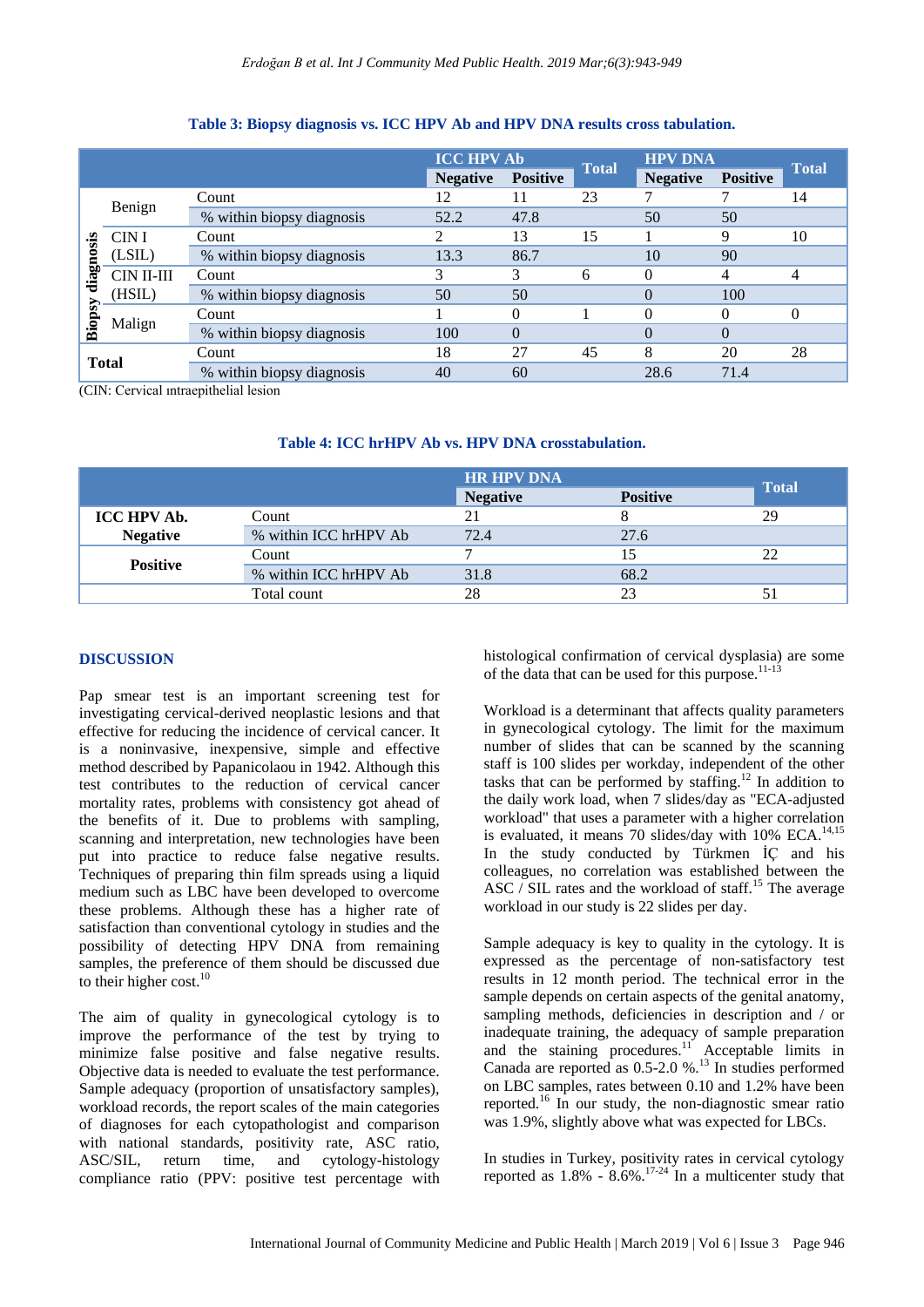can be representative throughout Turkey, ratios that was reported by the participating centers ranged from 0.3 to 16.6%. According to the type of participant centers, average values are 2.81% in State Hospitals, 3.16% in University Hospitals and 12.32% in Private Hospitals.<sup>14</sup> The positivity rate in our study is 3.4% (ASC-US: 1.9%, ASC-H: 0.2%, LSIL: 0.9%, HSIL: 0.1%, AGS: 0.3%, Ca: 0.01%) (Table1). The positivity rates are affected by the geographical, socio-cultural variability of the studied patient populations and the volume of cases studied; it is also expected that the values produced by the laboratory will be between the statistical intervals recommended for that region. When compared with the first 3 years in our study, the increase in LSIL rate with the partial decrease in ASCUS ratio in 2017 was statistically significant  $(p<0.05)$ . We believe that this difference has emerged as a result of the ICC HPV Ab. staining which has been used for cyto-virological confirmation within the past year. ASCUS and ASC-H represent the uncertainty status. The ASCUS diagnosis has more usage potency in the study. For this reason, the ASC / SIL ratio is another parameter recommended for usage in quality control. This ratio has been reported as 1.73%-2.05% for cytologists and 0.87%- 4.5% for cytotechnologists.<sup>25</sup> The CAP Laboratory Accreditation Program values the rates between 0.4% and 5.1% within acceptable limits. These rates have been reported by various studies published in Turkey between 2.25% and 12.6%.<sup>15, 17-24</sup> In two separate studies that may reflect the Turkey-wide situation, the ratios are reported as  $1.8\%$  and  $2.87\%$ .<sup>14,17</sup> The ASC / SIL ratio in our study is 1.89% and it is in acceptable limits.

Comparisons of gynecological cytology results with biopsy diagnoses have been a common activity in the laboratories and are required by the Clinical Laboratory Improvement Amendment (CLIA). Cytology-biopsy correlation represents a summary of many activities in the cytological detection, diagnosis and validation of cervical anomalies. No correlation can reflect; cytological screening and diagnosis problems, problems related to histological diagnosis, or clinical sampling problems occurring repeatedly as a primary cause in cytology and biopsy specimens. This monitor should not be viewed as an assessment of the performance of the cytopathology laboratory. This is an actual "system" monitor. Statistics represent the performance of all staff and processes in the acquisition, processing, and evaluation of cytology and biopsy specimens.<sup>12</sup> Over the last 30 years, there have been many studies on susceptibility problems in cervical cytology. Rates of SE: 61%-95% and SP: 78%-100% ratios have been reported in LBC samples.<sup>1,23,27</sup> In our study, the values of SE: 72.09%, SP: 91.28%, PPV: 62% for LSIL, the values of SE: 73.33%, SP: 100%, PPV: 100% for HSIL were obtained.

Using the HPV test as a reflex test or cytology scan can be a tool to optimize cyto-virological correlation/ screening accuracy. A high-risk HPV DNA study is generally accepted for the triage of women diagnosed with ASC-US. However, there is no consensus on the optimal management method of LSIL.<sup>28</sup> The HPV test should only be performed in women over 30 years of age because of the prevalence of transient infection and the low prevalence of underlying high-grade lesions. It is stated that HPV DNA testing in women under 30 may cause unnecessary evaluation and excessive treatment. In studies comparing cytology and HPV testing in Europe and North America, the sensitivity of cytology ranges from 40 to 80%, while the sensitivity of clinical-based HPV testing is consistently above 85%. The specificity of both tests shows an increase with time, but on average, cytology (96%) is more specific than the HPV test  $(91\%)$ .

In two studies conducted in Turkey, HPV positivity in patients with abnormal cytology was reported as 57% and 90.8%, respectively. This rate varies between 29%-61% in the literature.<sup>30</sup> In our study, HPV DNA positivity rate is 47.3%. The rate of HPV Ab detected by immunocytochemical method is 41.3%. There are no previous studies found in reference to ISC HPV Ab staining in LBC specimens. Our work reflects the first experience. The correlation between sensitivity and specificity values calculated by accepting biopsy results detected as reference values and ISC HPV Ab and HPV DNA results is statistically significant, and the contribution to morphological evaluation is promising.

Considering that cytopathologists are expert morphologists and use immunological dyes for interpretation, an immunomodulator applied in a preparation derived from LBC may be a tool for the detection of possible lesions of progression to high grade squamous intraepithelial lesions. ICC is also fast, simple and relatively inexpensive and provides information related to cytomorphology. Moreover, immunocytochemical confirmation of the molecular changes that HPV causes in host cells can be used additionally in cytological interpretation, potentially improving SE without compromising SP.

#### **CONCLUSION**

The use of cervical cytology has significantly reduced the incidence of cervical cancer. In addition to this, it is suggested that morphological interpretation should be combined with HR HPV DNA tests in women over 30 years of age, especially because they have less sensitivity for some diagnostic categories and low intra-observer repeatability rates. The data obtained in our study is close to the average values in national data. We also think that the detection of viral antibodies in the case of epithelial atypia during cytologic interpretation can provide additional evidence for morphological findings to the cytologist, improve intra-observer reproducible and interobserver compatibility, and help clinicians in managing the disease at the same time. However, we believe that this view should be supported by prospective studies because it reflects only one clinical experience.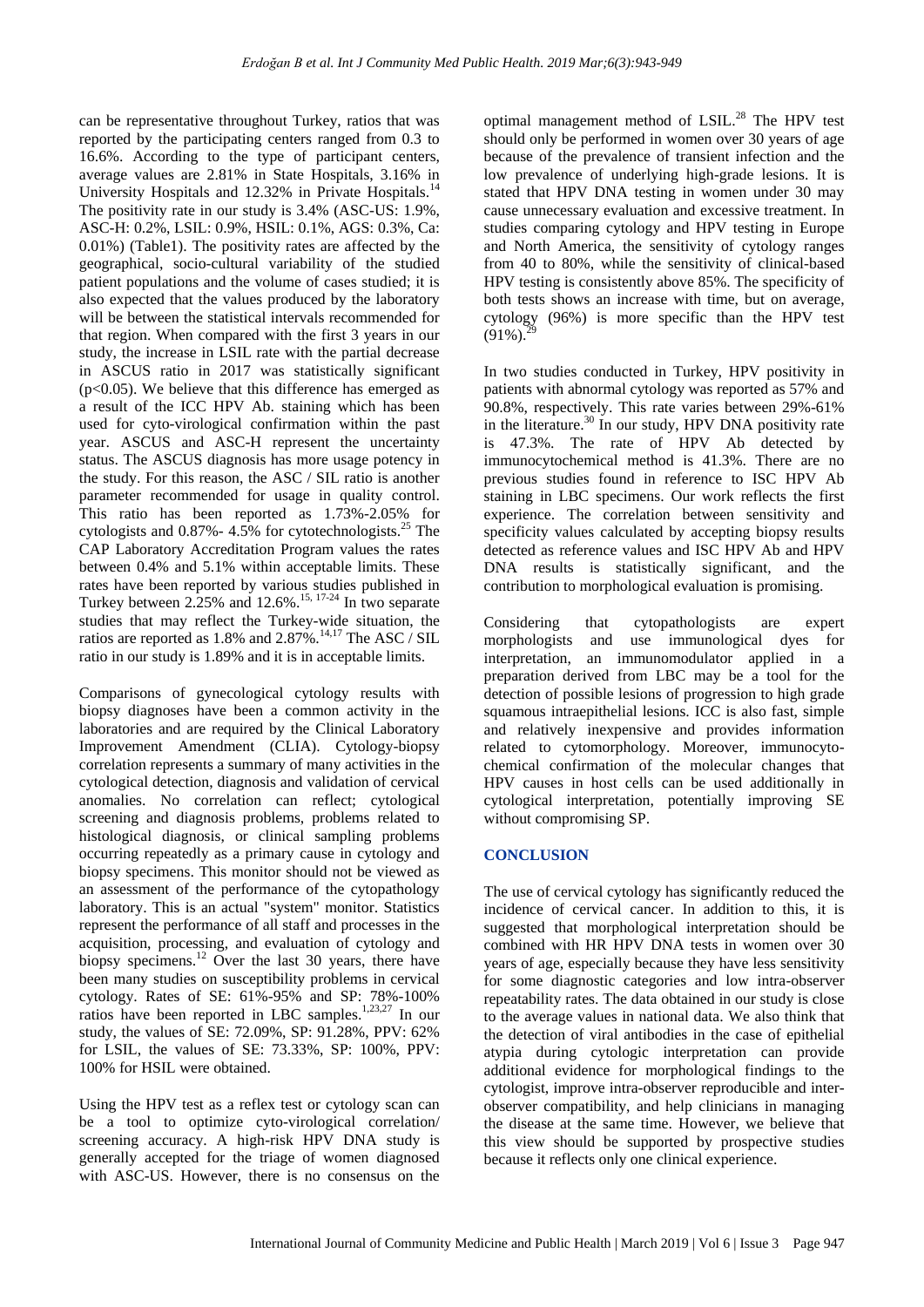#### **ACKNOWLEDGEMENTS**

We thank the faculty members of the Department of Pathology of Eskişehir Osmangazi University Faculty of Medicine for the support they have given to our work.

*Funding: No funding sources Conflict of interest: None declared Ethical approval: The study was approved by the Institutional Ethics Committee*

#### **REFERENCES**

- 1. Arbynm M, Castellsague X, de-Sanjose S, Bruni L, Saraiya M, Bray F,et al. Worldwide burden of cervical cancer in 2008. Annals Oncol. 2011;22:2675-86.
- 2. Directorate General of Public Health, Department of Cancer. Türkiye kanser istatistikleri, 2014. Avaible at: http://kanser.gov.tr/Dosya/ca\_istatistik/2014- RAPOR. uzuuun.pdf. Accessed on 13 November 2018.
- 3. Nayar R, Wilbur DC. The Bethesda System for Reporting Cervical Cytology: Hystorical Perspective. Acta Cytologyca. 2017;61:659-72.
- 4. Stoler MH, Schiffman M. İnterobserver reproducibility of cervical cytologyc and histologc interpretations: realistic estimates from the ASCUS-LSIL Trage Study. JAMA. 2001;285(11):1500-5.
- 5. Edebal Z, Akıncıoğlu E, Kiseli M, Doğan H, Gürsoy A Y, Ataoğlu Ö. ASC-US Tanılı Hastalarda tekrarlanabilirlik, Tanı Kriterlerinin Sevikal Biyopsiye Yansıması ve Servikal Biyopsilerde P16 Antikoru Araştırması. Acta Oncol tur. 2017;50(1):50-5.
- 6. Syrjänen K, Di Bonito L, Gonçalves L, Murjal L, Santamaria M, Mahovlic V, et al. Cervical cancer screening in Mediterranean countries: implications for the future. Cytopathology. 2010;21(6):359-67.
- 7. Pinto AP, Degen M, Villa LL, Cibas ES. Immunomarkers in Gynecologyc Cytology: Te Search for the Ideal "Biomolecular Papanicolaou Test". Acta Cytologyca. 2012;56:109-21.
- 8. Katki HA, Wacholder S, Solomon D, Castle PE, Schiffman M. Risk estimation for the next generation of prevention programmes for cervical cancer. Lancet Oncol. 2009;10(11):1022–3.
- 9. Katki H A, Kinney W K, Fetterman B, Lorey T, Poitras NE, Cheung L ant at. Cervical cancer Risk for 330000 women Undergoing Concurrent HPV Testing and Cervical Cytology in Routine Clinical Practice at a Large Managed Care Organization. Lancet Oncol. 2011;12(7):663-72.
- 10. İlter E, Midi A, Haliloğlu B, Çelik A, Yener AN, Ulu İ, Bozkurt HS, Özekici Ü. Comparison of conventional and liquid-base cutology: do the diagnostic benefits outweigh the financial aspect? Tur J med Sci 2012;42(1):1200-1206.
- 11. Branca M, Longatto-Fiho A. Recommendadtions on Quality Control and Quality Assurance in

Cervical Cytology. Acta Cytologyca. 2015;59:361- 9.

- 12. Mario-Lucio C. Araujo Jr, Santana DA, Almeida LB, Shirley BS. Quintana, et al. Quality in cytopathology: an analysis of the internal quality monitoring indicators of the Instituto Nacional de Câncer. J Bras Patol Med Lab. 2015(51);102-7.
- 13. Smith B, Matisic J, Hayes M. Quality Assurance/Quality Control – Cervical Cytology and Histopathology. BC Cancer Agency. Vancouver, BC, Canada: 2016.
- 14. Renshaw AA, Elsheikh TM. Predicting screening sensitivity from workload in gynecologyc cytology: a review. Diagn Cytopathol. 2011;39(11):832-6.
- 15. Türkmen İÇ, Usubütün A, Çakır A, Aydın Ö, Bolat FA, Akbulut M. What does the Data of 354725 Patients from Turkey Tell Us About Cevical Smear Epithelial Cell Abnormalities? Turk patoloji Derg. 2017;33:134-43.
- 16. Arbyn M, Anttila A, Jordan J, Gonco G, Schenk U, Segnan N, et al. European guidelines for quality assurance in cervical cancer screening - Second Edition. 2008: 84.
- 17. Turkish Cervical Cancer and Cervical Cytology Research Group. Prevalence of cervical cytological abnormalities in Turkey. J gynecol Obs. 2009;106(3):206-9.
- 18. Keskin HL, Seçen Eİ, Taş EE, Kaya S, Avşar AF.Servikal Smear Sitoljisi ile Kolposkopi Eşliğinde Servikal Biyopsi Korelasyonu. Türk Jinekoljik Onkoloji Dergisi. 2011;3:71-5.
- 19. Türkmen IÇ, Başsüllü N, Korkmaz P, Günenç B, Baykal CM, Güdücü N, et al. Patients with epithelial cell abnormality in PAP smears: Correlation of results with follow-up smears and cervical biopsies. Turk Patoloji Derg. 2013;29:179- 84.
- 20. Mehmetoğlu HÇ, Sadikoğlu G, Özçakır A, Bilgel N. Pap smear screaning in the primary health care setting: A study from Turkey. N Am J med Sci. 2010;2(10):467-72.
- 21. Coşkun A, Köskü B, Kıran G, Arıkan DC, Analan A. Pap smear Screening Results in Kahramanmaraş Gynecol Obstet Reprod Med. 2008;14(3):182-5.
- 22. Desticioğlu R, Yıldırım M, Süngü N, Akyol M, Yavuz AF. The Evaluation of Cervical cytology results in a tertiary Health centre between 2006- 2015. Ankara med J. 2007;(4):267-74.
- 23. Nermin KOC. Evaluation of 50,465 Cervical Smear results in Zeynep Kamil Maternity and Pediatric research and Training Hospital. Zeynep kamil Tıp Bülteni. 2016;47:3.
- 24. Durmuş ŞE, Özmen SA, Çalık İ, Kurt A, Balta H, Şener E at all. Epitelial cell abnormalities frequency in the Erzurum province's cervical cancer screening and the evaluation of control smear of cases which are diagnosed as ASC-US. Med J SDU. 2016;23(1):16-19.